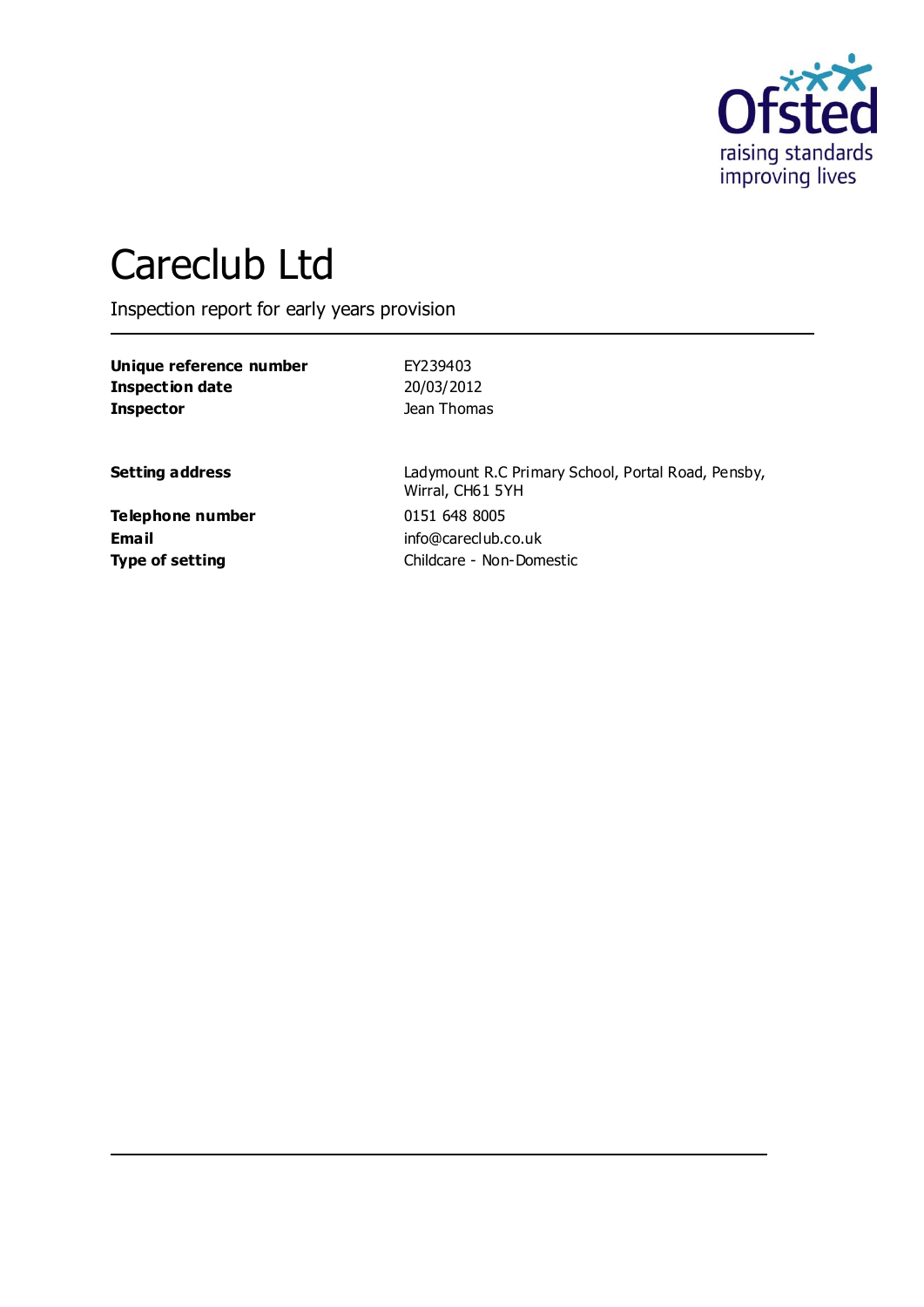The Office for Standards in Education, Children's Services and Skills (Ofsted) regulates and inspects to achieve excellence in the care of children and young people, and in education and skills for learners of all ages. It regulates and inspects childcare and children's social care, and inspects the Children and Family Court Advisory Support Service (Cafcass), schools, colleges, initial teacher training, work-based learning and skills training, adult and community learning, and education and training in prisons and other secure establishments. It assesses council children's services, and inspects services for looked after children, safeguarding and child protection.

If you would like a copy of this document in a different format, such as large print or Braille, please telephone 0300 123 1231, or email enquiries@ofsted.gov.uk.

You may copy all or parts of this document for non-commercial educational purposes, as long as you give details of the source and date of publication and do not alter the information in any way.

T: 0300 123 1231 Textphone: 0161 618 8524 E: enquiries@ofsted.gov.uk W: [www.ofsted.gov.uk](http://www.ofsted.gov.uk/)

© Crown copyright 2012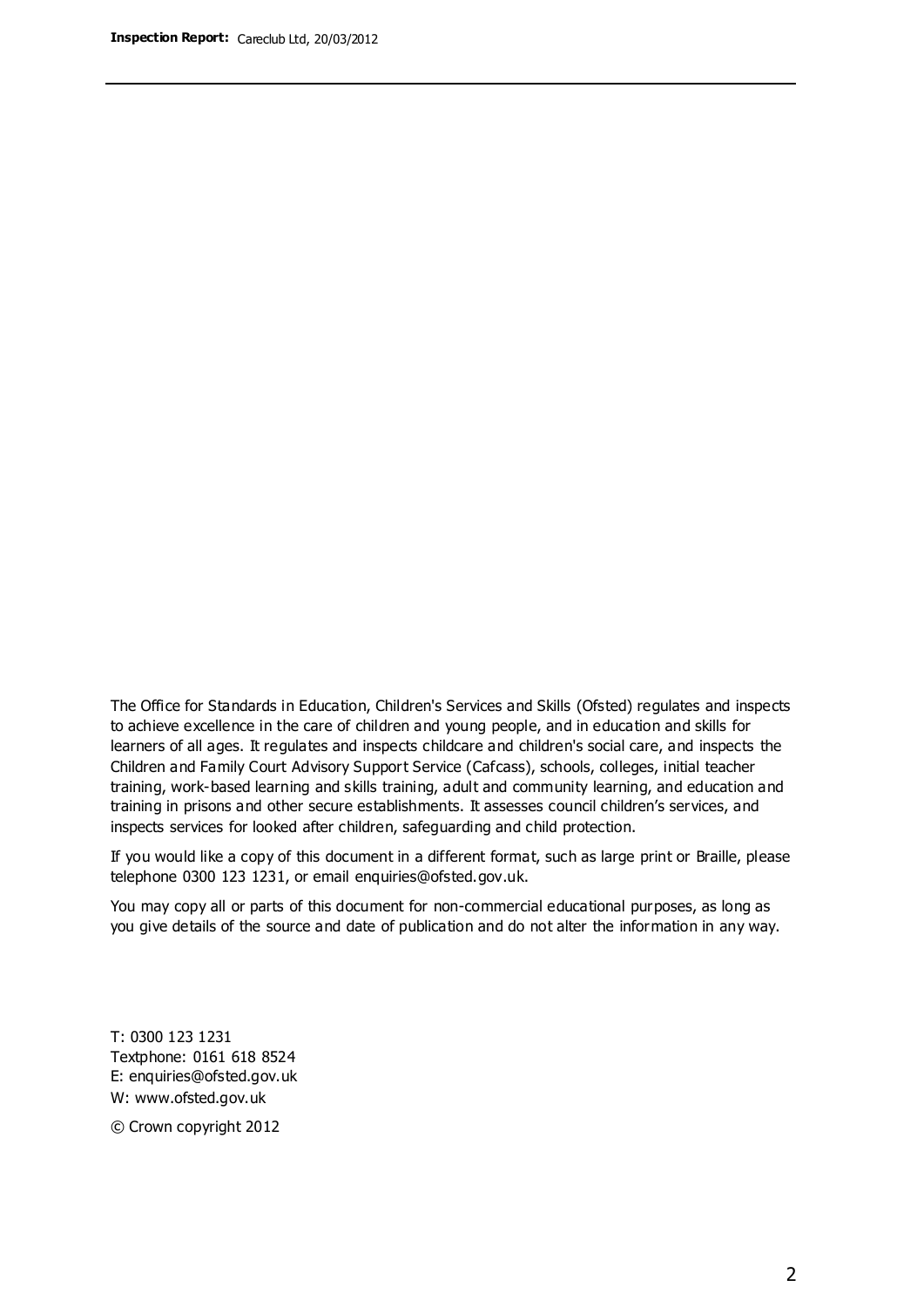### **Introduction**

This inspection was carried out by Ofsted under Sections 49 and 50 of the Childcare Act 2006 on the quality and standards of the registered early years provision. 'Early years provision' refers to provision regulated by Ofsted for children from birth to 31 August following their fifth birthday (the early years age group). The registered person must ensure that this provision complies with the statutory framework for children's learning, development and welfare, known as the *Early* Years Foundation Stage.

The provider must provide a copy of this report to all parents with children at the setting where reasonably practicable. The provider must provide a copy of the report to any other person who asks for one, but may charge a fee for this service (The Childcare (Inspection) Regulations 2008 regulations 9 and 10).

Children only attend this setting before and/or after the school day and/or during the school holidays. The judgements in this report reflect the quality of early years provision offered to children during those periods.

The setting also makes provision for children older than the early years age group which is registered on the voluntary and/or compulsory part(s) of the Childcare Register. This report does not include an evaluation of that provision, but a comment about compliance with the requirements of the Childcare Register is included in Annex B.

Please see our website for more information about each childcare provider. We publish inspection reports, conditions of registration and details of complaints we receive where we or the provider take action to meet the requirements of registration.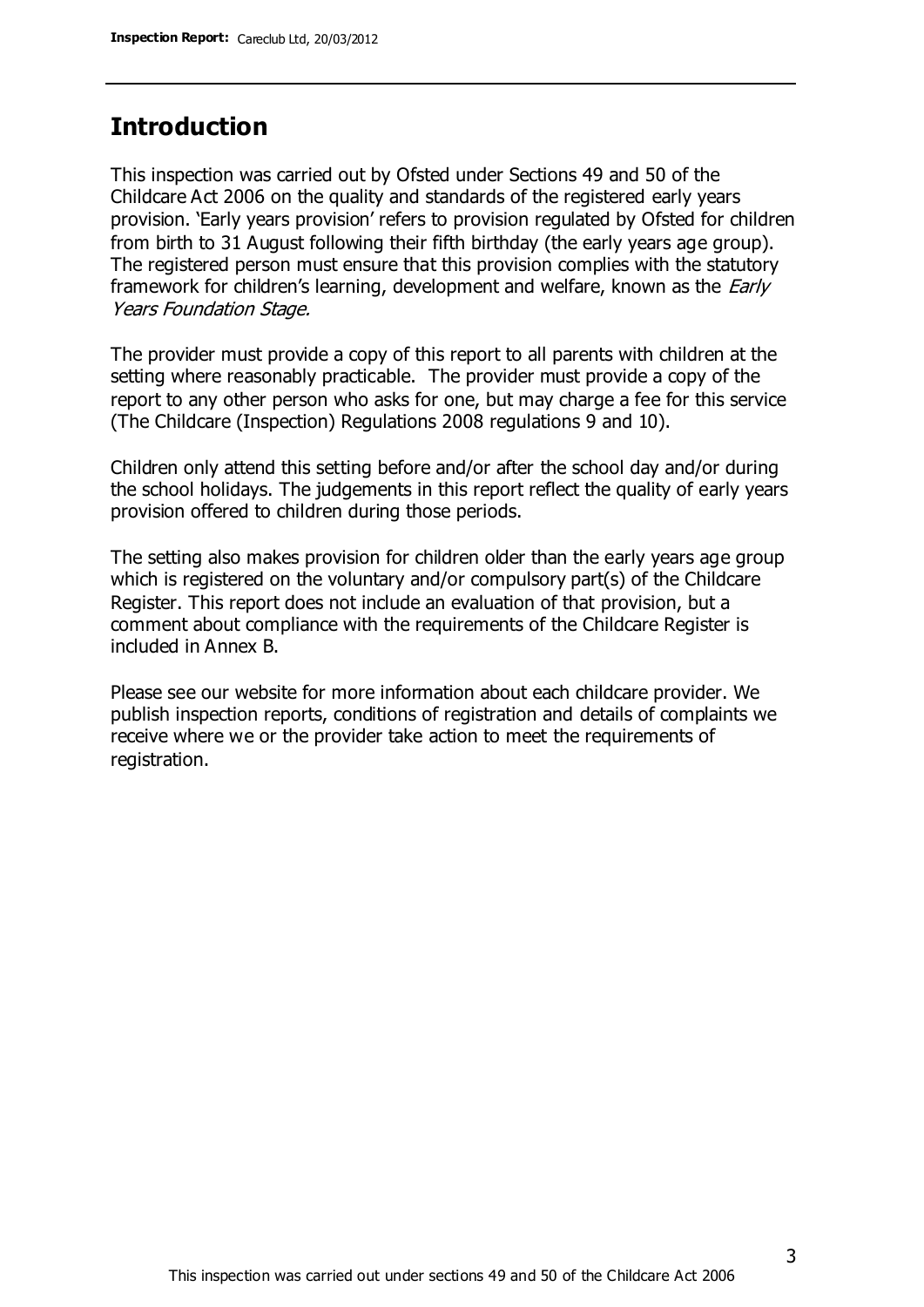### **Description of the setting**

Careclub Ltd opened in 2002. It is one of two out of school provisions registered by Careclub Ltd. The out of school service operates from several areas within Ladymount RC Primary School in Pensby, Wirral. The club is solely for children, who attend the school. The provision is accessible to all children and there is a fully enclosed area available for outdoor play.

Careclub Ltd is open term time, Monday to Friday from 8am until 9am and from 3.30pm to 5.30pm. The provision is registered on the Early Years Register and both the compulsory and voluntary parts of the Childcare Register. A maximum of 40 children may attend the club at any one time, of whom 40 may be in the early years age group. There are currently 13 children attending who are within the Early Years Foundation Stage. The setting supports children with special educational needs and/or disabilities and those who speak English as an additional language.

Careclub Ltd employs four members of childcare staff. Of these, two hold appropriate early years qualifications. The club receives support from the local authority.

### **The overall effectiveness of the early years provision**

Overall the quality of the provision is good.

The staff team are effective in ensuring that all children enjoy their time in a fun and safe environment. The needs of Early Years Foundation Stage children are extremely well understood, which significantly contributes to them making very good progress. The strong partnership with parents and the exceptionally close partnership with the host school ensure that each child is effectively supported. Overall, the documentation and the procedures ensure children's welfare needs are met. Self-evaluation processes are in place to review the provision and practice to promote continuous improvement.

### **What steps need to be taken to improve provision further?**

To meet the specific requirements of the EYFS, the registered person must:

ensure a daily record of children's hours of attendance is maintained (Documentation) (also applies to both parts of the Childcare Register). 03/04/2012

To further improve the early years provision the registered person should:

develop further systems to promote parental contribution to the children's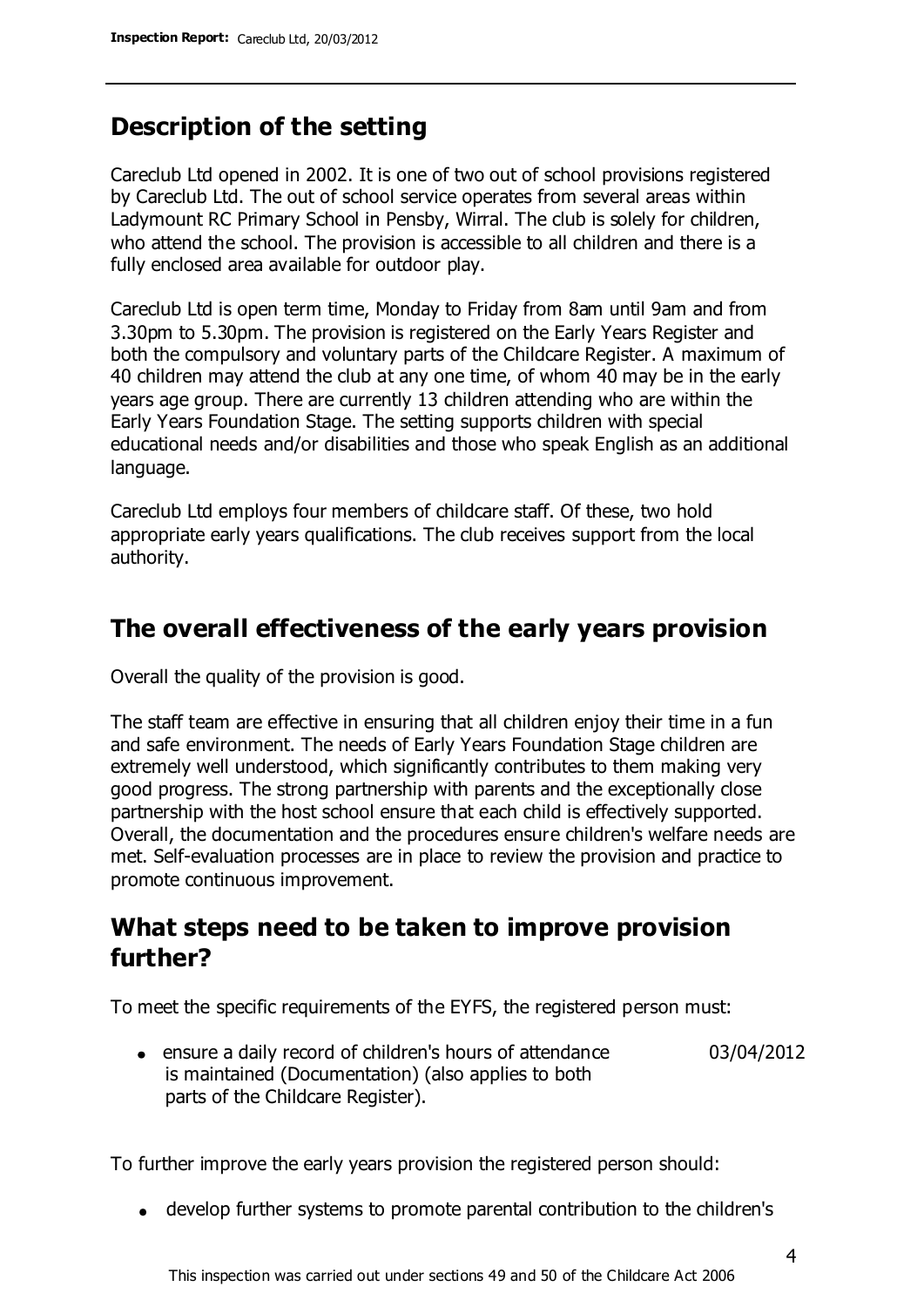learning and development records

develop further the use of reflective practice and self-evaluation to identify strengths and priorities for development that will continuously improve the quality of the provision.

### **The effectiveness of leadership and management of the early years provision**

The staff team have a good understanding of safeguarding procedures to effectively protect children from harm. The designated safeguarding officer and other members of staff regularly update their safeguarding training and are confident in their ability to recognise the signs and symptoms of abuse. Systems for recruitment and vetting of staff are robust to ensure that all adults working with the children are suitable. The risk assessments are thorough and include daily safety checks of the registered areas to promote children's safety at all times. Overall, the regulatory documentation is maintained for the safe and effective management of the provision. However, a few inconsistencies were identified in the recording of the children's daily hours of attendance, which is a legal requirement.

The staff team are committed to constantly ensuring the best outcomes for the children. They undertake professional qualification training and attend training sessions to develop their knowledge and skills. Self-evaluation processes include regular team meetings and use of local authority guidance. Questionnaires have previously been issued to parents and children's views are sought. However, these are not being used to the best effect to reflect on practice to identify priorities for development. The recommendation from the last inspection has been fully met by increasing the range of resources, which reflect the diversity of society. These are integral in the range of resources available to children each session to contribute to the nurturing of a positive attitude towards diversity.

The deployment of staff and resources is highly effective. Children are provided with an excellent range of age-appropriate play materials and equipment. These are used extremely well to support children's learning and development, both indoors and outside. Children make decisions about their play and freely access the extensive range of resources, which encourages them to be active learners. The setting promotes equal opportunities exceptionally well. Staff unfailingly treat children with respect and value the uniqueness of each child. This is the basis for building secure relationships and supporting children's very good progress. Highly effective partnerships are in place with the host school and other providers operating from the within school to support children's learning and development and enhance the provision.

The staff establish good relationships with parents, who state that they are happy with the quality of provision. Parents are given good quality information about the provision to ensure that they are aware of practices and organisation, this includes receiving regular newsletters. In this welcoming atmosphere, parents do not feel hurried to leave the club when collecting their child. They feel comfortable to become involved in activities with their child and to exchange information with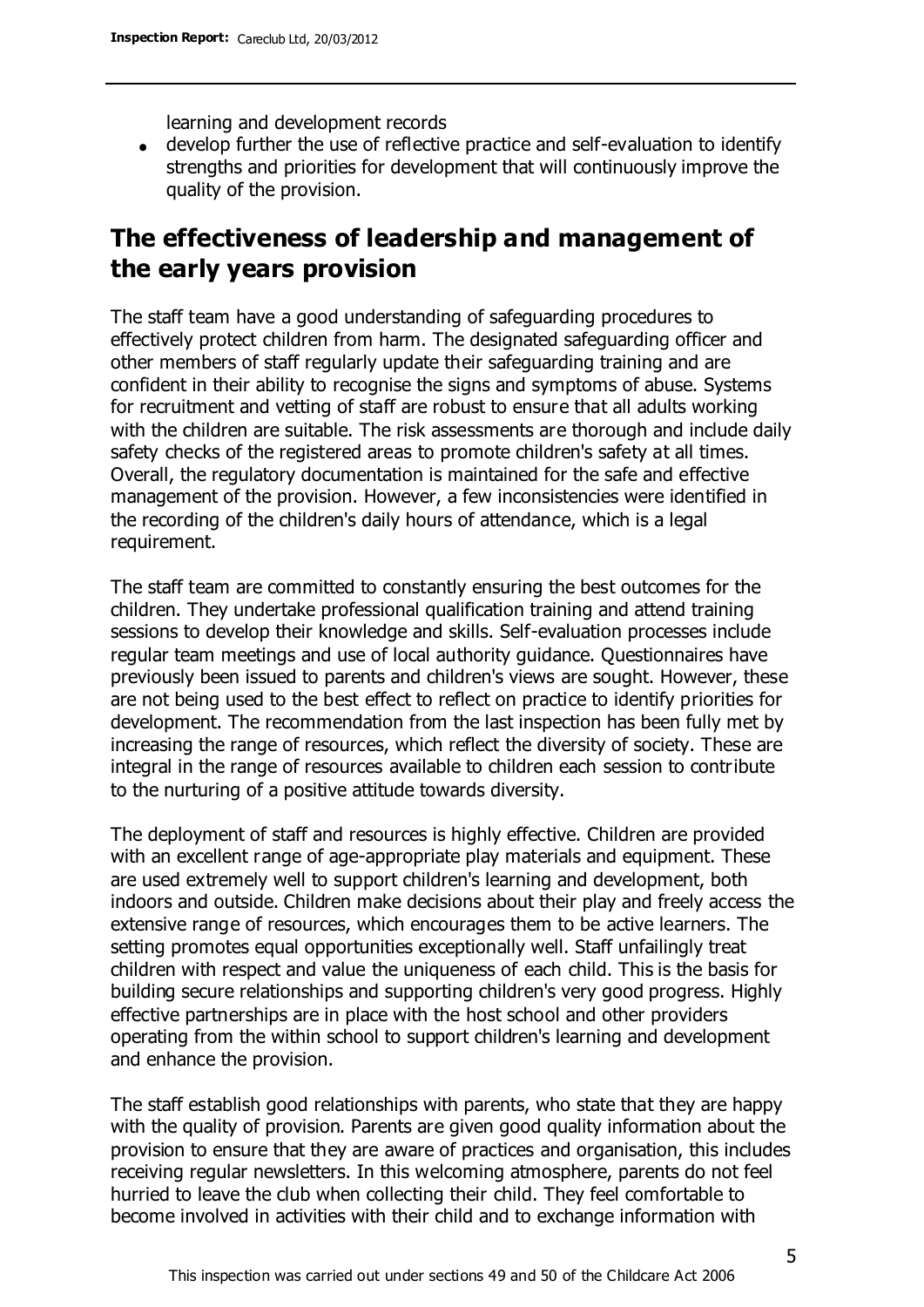staff. The children's learning journals are shared with parents. They are invited to contribute to these records. However, the system in place is less effective in achieving this to further enhance the partnership and involvement in the children's learning and development.

### **The quality and standards of the early years provision and outcomes for children**

Children thoroughly enjoy their time at the setting. They show a strong sense of security and settle quickly when they arrive. Children form close bonds with staff because they are friendly, interested and enthusiastic about what they do and make children feel welcome and value their ideas. Key persons' observations and assessments inform the developmental records, which show next steps planning. The children are actively involved in the compiling of their learning journal and are proud of their achievements. Children contribute to the club's weekly planning of activities. Key persons personalise the planning to maximise each child's engagement and success.

Children have excellent opportunities to explore and participate in an extensive range of activities, which are fun and educational. Outside, the children use resources creatively in role play. They go on an imaginative journey transforming the large outdoor equipment into their pretend vehicle. Children move freely between the indoor and outdoor areas with staff using mobile radio contact with each other to keep everyone informed of the whereabouts of the children. Inside, children show deep levels of concentration as they pursue activities of their choice, including board games, small world play, art work and computer activities. The environment stimulates children's ideas and consequently, learning. For example, children decide to join together two board games. They enjoy the challenge of planning the rules and how the game is to be played. There is a designated quiet area, which is attractively arranged with large floor cushions to offer children a place to relax, talk with friends and staff and enjoy books. The children have excellent opportunities to develop skills for the future in communication, literacy, numeracy and skills linked to information and communication technology.

The children's behaviour is exemplary. Younger children play co-operatively with older children. They learn to be sensitive to the needs of younger children. Children show an excellent awareness of responsibility within the club, such as disposing of the beakers after a drink and returning resources to their storage area after use. The benefit of pursuing a healthy life style is exceptionally well promoted by staff to help children develop positive attitudes to healthy eating and being active. Children enjoy exuberant physical activities outside and if the weather does not permit outdoor activity the school hall is used for energetic play. They respond to their bodily needs and rest and eat as they require. The organisation of the buffet style snack respects children ability to make the decision of when and what they want to eat. Children make choices from the nutritionally balanced snack foods provided. They are regularly involved in planned activities to support their understanding of healthy eating. These include preparing snacks and tasting food from cultures different to their own. The children are independent in their personal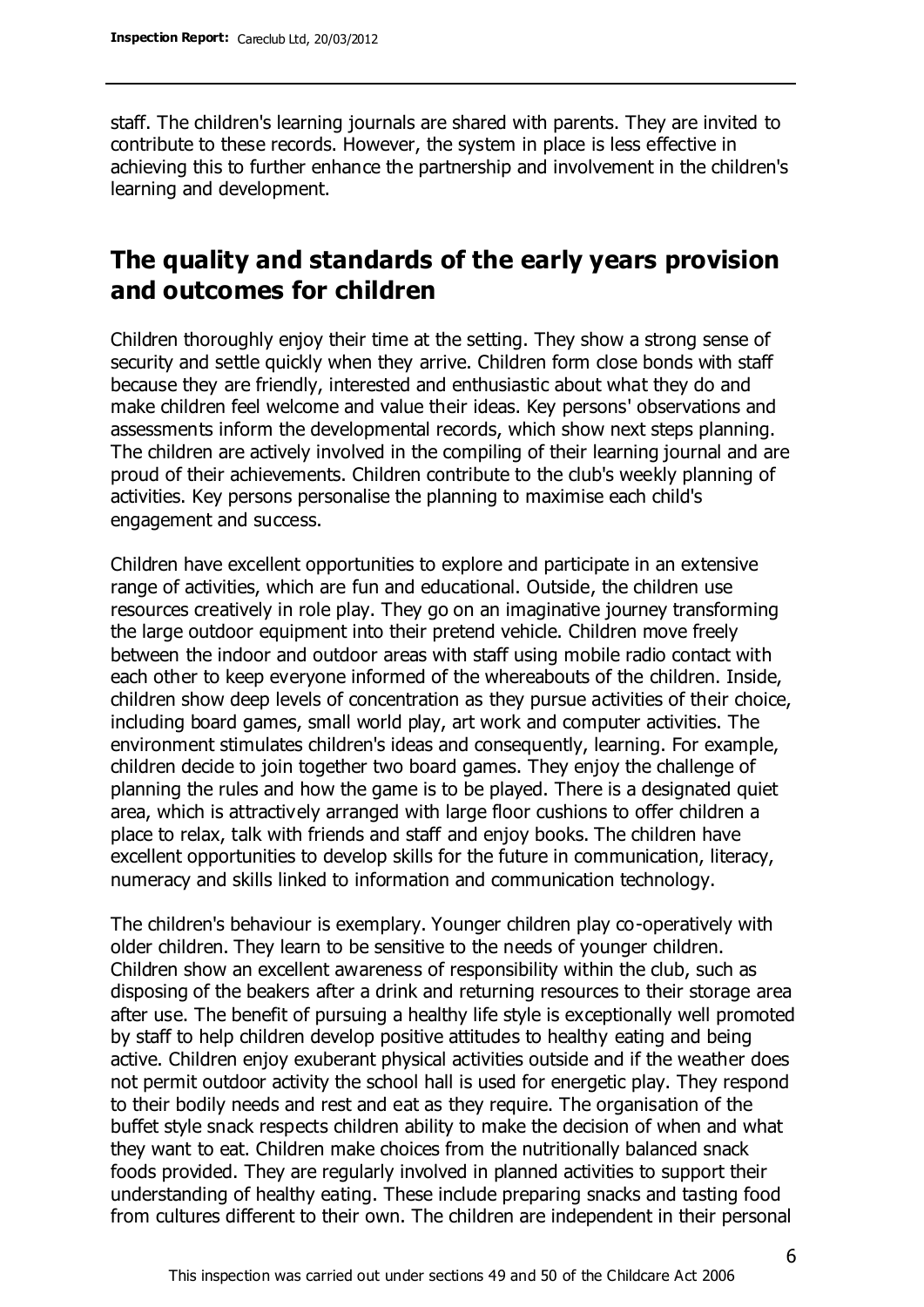hygiene. They wash their hands at appropriate times, for instance, after playing outside and before eating.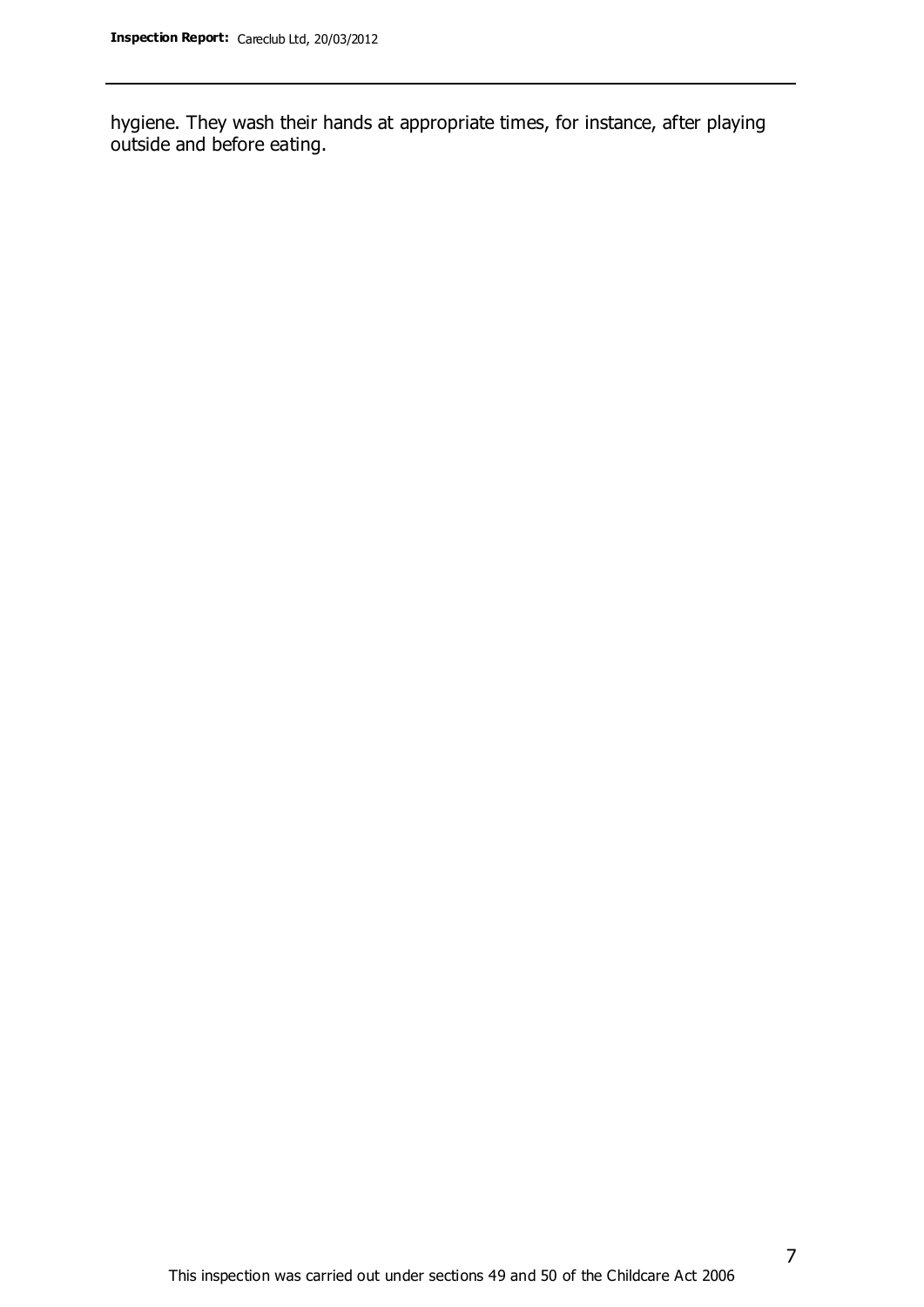## **Annex A: record of inspection judgements**

#### **The key inspection judgements and what they mean**

Grade 1 is Outstanding: this aspect of the provision is of exceptionally high quality Grade 2 is Good: this aspect of the provision is strong Grade 3 is Satisfactory: this aspect of the provision is sound Grade 4 is Inadequate: this aspect of the provision is not good enough

### **The overall effectiveness of the early years provision**

| How well does the setting meet the needs of the<br>children in the Early Years Foundation Stage? |  |
|--------------------------------------------------------------------------------------------------|--|
| The capacity of the provision to maintain continuous                                             |  |
| improvement                                                                                      |  |

### **The effectiveness of leadership and management of the early years provision**

| The effectiveness of leadership and management of the             |  |
|-------------------------------------------------------------------|--|
| <b>Early Years Foundation Stage</b>                               |  |
| The effectiveness of leadership and management in embedding       |  |
| ambition and driving improvement                                  |  |
| The effectiveness with which the setting deploys resources        |  |
| The effectiveness with which the setting promotes equality and    |  |
| diversity                                                         |  |
| The effectiveness of safeguarding                                 |  |
| The effectiveness of the setting's self-evaluation, including the |  |
| steps taken to promote improvement                                |  |
| The effectiveness of partnerships                                 |  |
| The effectiveness of the setting's engagement with parents and    |  |
| carers                                                            |  |

### **The quality of the provision in the Early Years Foundation Stage**

The quality of the provision in the Early Years Foundation Stage | 1

### **Outcomes for children in the Early Years Foundation Stage**

| <b>Outcomes for children in the Early Years Foundation</b>    |  |
|---------------------------------------------------------------|--|
| <b>Stage</b>                                                  |  |
| The extent to which children achieve and enjoy their learning |  |
| The extent to which children feel safe                        |  |
| The extent to which children adopt healthy lifestyles         |  |
| The extent to which children make a positive contribution     |  |
| The extent to which children develop skills for the future    |  |
|                                                               |  |

Any complaints about the inspection or report should be made following the procedures set out in the guidance available from Ofsted's website: www.ofsted.gov.uk